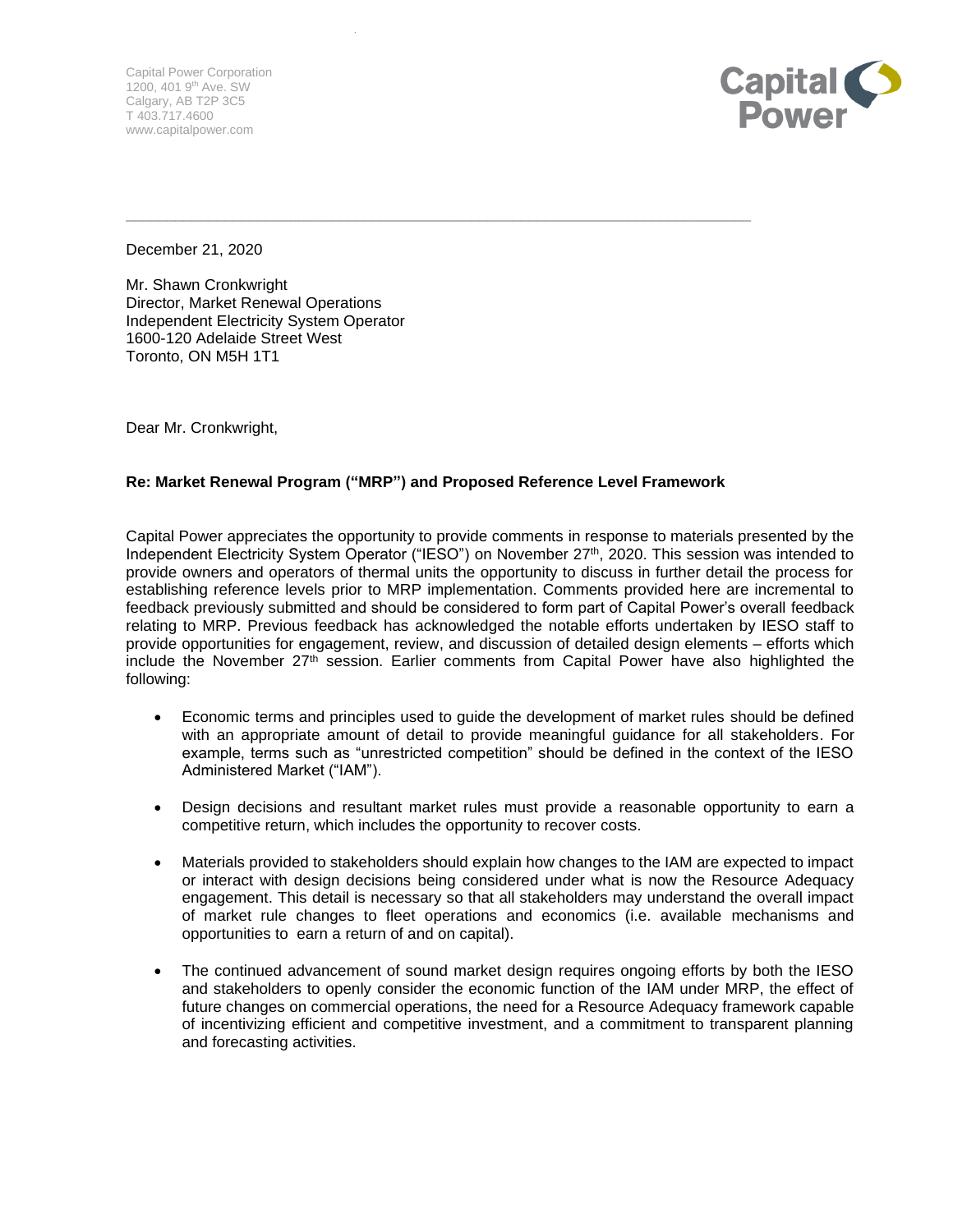With regards to the materials covered on November 27<sup>th</sup> and the subsequent independent review document, Capital Power is pleased to submit the following comments and questions.

1. The process for updating the effect of ambient conditions on performance factors should be automated.

Given the wide variations that will occur in heat rates and output based on ambient conditions, the performance factors in section B.3 should be automatically updated to reflect known changes deemed to affect output. Capital Power also suggests the IESO consider setting a seasonal reference level for Summer and Winter, and allowing for a sufficient tolerance band to reduce unnecessary administrative burden on both the IESO and the market participant.

2. The Market Power Mitigation ("MPM") threshold of \$25 dollars should be automatically updated where there is a change to the cost inputs used to derive the threshold.

The \$25 threshold appears to be set based on offer behavior from thermal resources in recent history. This level may be appropriate given recent natural gas prices, foreign exchange, and carbon prices but these variables are expected to fluctuate over time. Capital power recommends the threshold be designed to reflect durable trends reflecting changes in the prices for natural gas, carbon, and currency.

3. Incremental heat rate curves need should not limit a resource's ability to reflect its economics through its offer laminations, which, are required to be monotonically increasing.

For a thermal Generator, the heat rate curve will indicate the least efficient point on the curve is at minimum load. A generator may become more efficient as the output rises to their maximum output (up to duct burner) but price quantity pairs must be monotonically increasing. It's not understood how the IESO will apply reference levels for output above MLP given the limits on offer structures and a participant's inability to know ahead of time what output level they will be scheduled at Capital power recommends that the only a MLP reference level should be established.

4. Fuel commodity cost for Quick Start Thermal Units must reflect real-time fuel pricing.

Quick start units will not be committed in the DAM timeframe and these units receive schedules in real-time, under short notice. More flexibility is required around establishing a reference index where fuel must be procured intra-day as these units are not able to estimate their fuel usage in the day ahead time frame.

5. Foreign Exchange

Certain costs used in establishing reference levels may be denominated in USD. It is unclear from the design documents if the reference levels will be adjusted daily based on foreign exchange rates.

6. Independent Review Process

A number of questions remain outstanding regarding the Independent Review Process ("IRP"). Capital Power expects that answers to these questions will need to be reviewed and discussed further as part of future engagements. Outstanding issues and questions include: